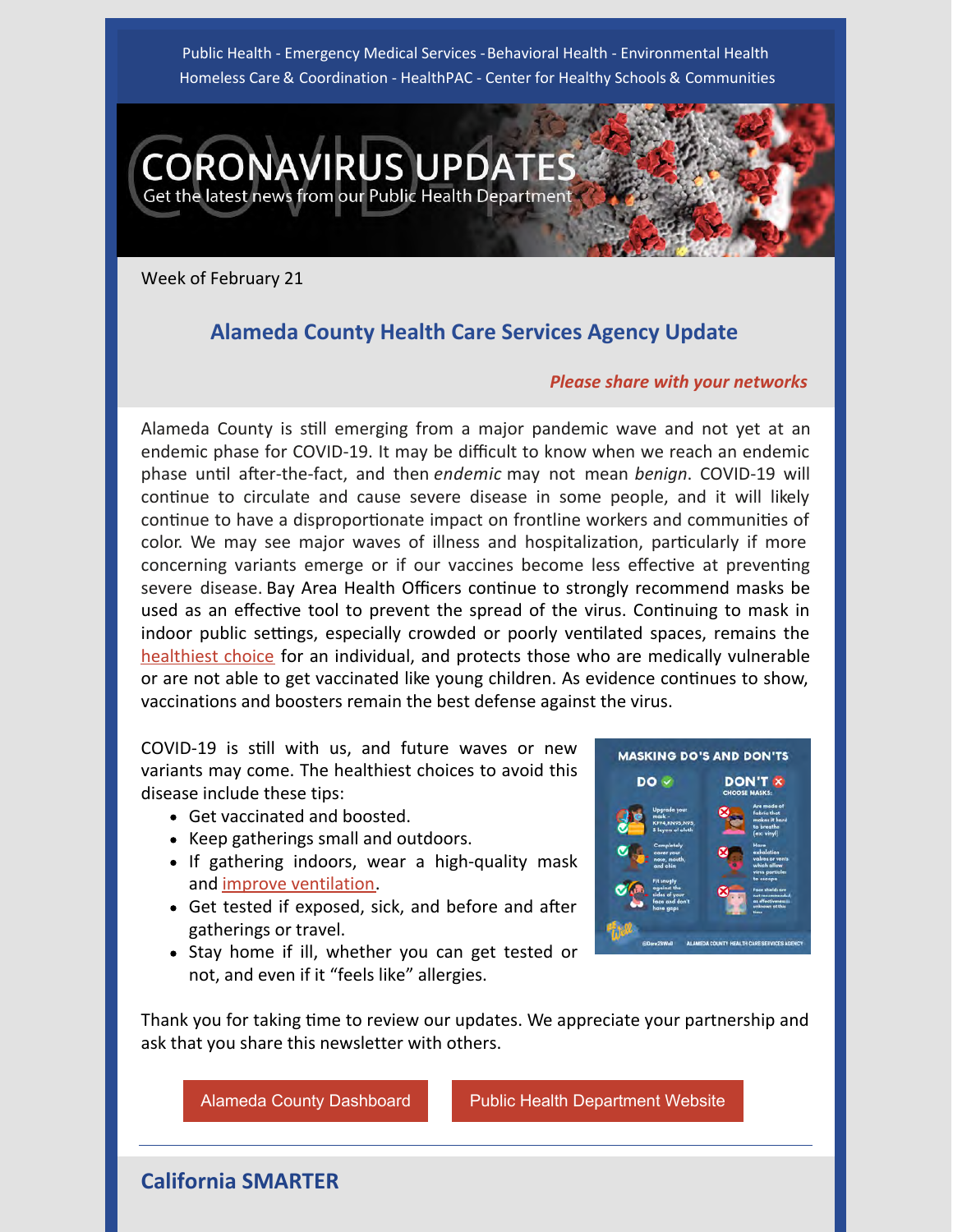

On February 17, Governor Newsom unveiled the California SMARTER plan charting California's path forward. Building on lessons learned over the past two years and the state's ongoing commitment to equity, the [SMARTER Plan](https://files.covid19.ca.gov/pdf/smarterplan.pdf) will guide California's strategic approach to managing COVID-19 while moving

the state's recovery forward. Emphasizing continued readiness, awareness, and flexibility, the Plan will ensure California can maintain its focus on communities that continue to be disproportionately impacted, and stay prepared to swiftly and effectively respond to emerging COVID-19 variants and changing conditions.

# *Corrected* **Epidemic Data Points (7-day lag)**

- *73.7* per 100,000 positive cases among unvaccinated
- *20.5* per 100,000 positive cases among fully vaccinated
- 89% of residents vaccinated with at least one dose
- 82.6% of residents are fully vaccinated
- 63.2% ages 5-11 with at least one dose
- 7.4% test positivity overall
- 10.4% in Healthy Place Index (HPI) low-income areas
- 213 hospitalized
- $\bullet$  39 in ICU

Please visit our [dashboard](https://covid-19.acgov.org/data) for more data on COVID-19.

## **Vaccine Locations and Resources for COVID Safety**

Vaccines are available throughout the week and some locations offer weekend hours for people unable to get away during the week:

- Allen Temple Baptist Church, East Oakland: Saturdays, 10:00 am - 2:00 pm
- [The Center,](https://files.constantcontact.com/dbe334f7701/9e5745fe-8da0-4329-b869-04b2d43f039a.pdf) OUSD Central Kitchen, West Oakland: Saturdays, 10:00 am - 3:00 pm
- · [Weekes Community Center](https://files.constantcontact.com/dbe334f7701/107f17da-8ea7-4cac-a4c2-543fdbe2b23e.pdf), South Hayward: Saturdays, 10:00 am - 3:00 pm
- [Coyote Hills Elementary School](https://files.constantcontact.com/dbe334f7701/9ae9c2c9-aaa4-478a-b8f6-1767ae17e59c.pdf), Newark: Sundays, 10:00 am - 4:00 pm
- [San Lorenzo High School](https://files.constantcontact.com/dbe334f7701/4d2caced-7723-40e9-b2f2-25468ef54fc6.pdf): Wednesdays and Thursdays, 3:30 pm - 7:30 pm



Findvaccine locations, testing locations, or [make an appointment](https://my.primary.health/l/alco-vax-signup) by visiting our website. Resources include a ventilation interactive tool; guidance for isolation and quarantine, mask and face coverings, and workplace recovery; and community resources.